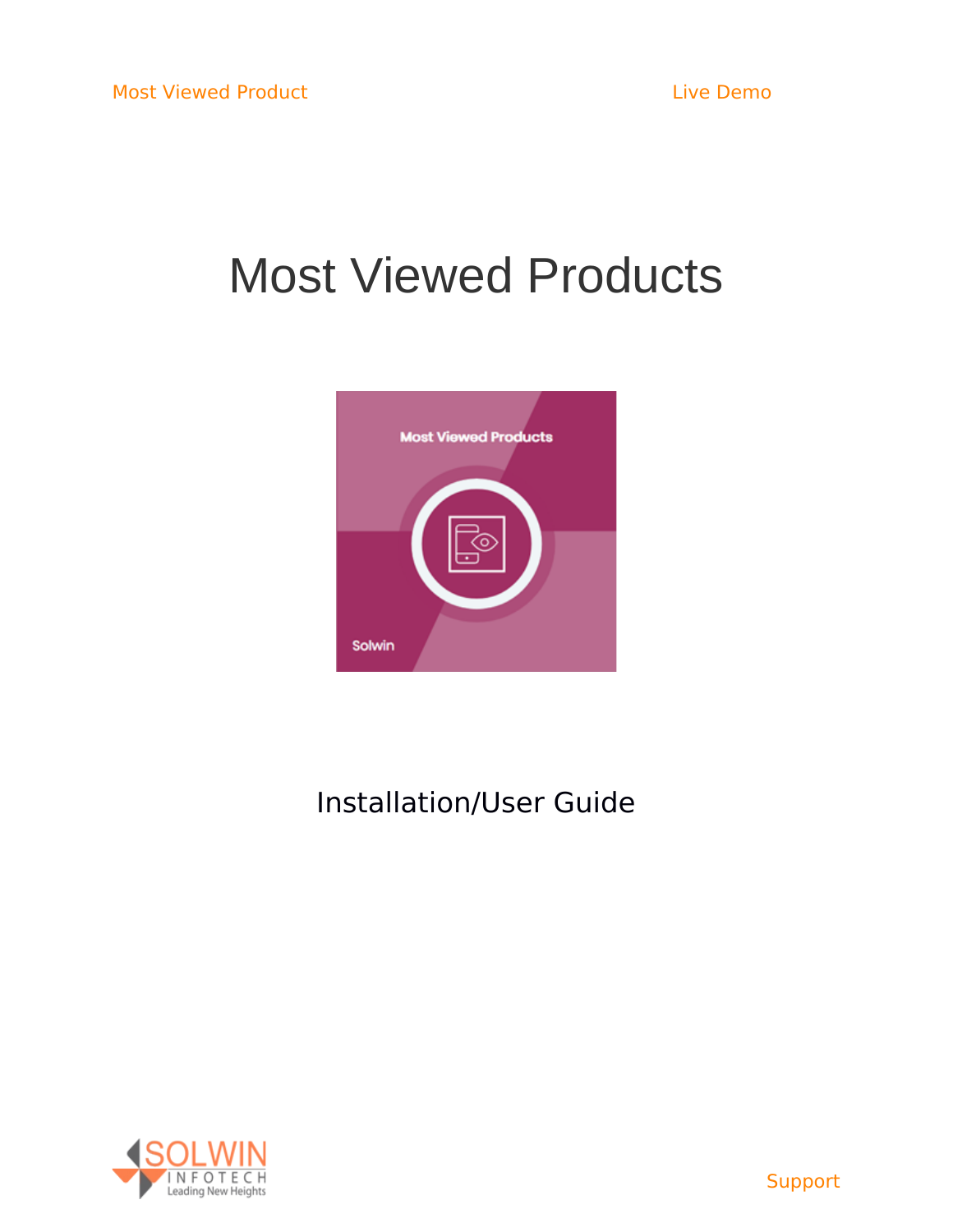# **Installation Process:**

**Note:** Please take a backup of your all Magento files and database before installing or updating any extension.

# **Extension Installation:**

- Download the Most Viewed Products .ZIP file from the Magento account.
- Log in to the Magento server (or switch to) as a user, who has permission to write to the Magento file system.
- Create folder structure **/app/code/Solwin/MostViewed/** to your site root directory
- Extract the contents of the .ZIP file to the folder you just created
- Navigate to your store root folder in the SSH console of your server:
- Run upgrade command as specified : **php bin/magento setup:upgrade**
- Run deploy command as specified : **php bin/magento setup:staticcontent:deploy -f**
- Clear the cache either from the admin panel or command line **php bin/magento cache:clean**
- Now, you can see the Solwin menu in the admin panel. Please go to **Solwin** -> **Most Viewed Products** -> **Configuration** and select **Enable** to Yes.
- Change/Set all other options as per your requirements and save settings.

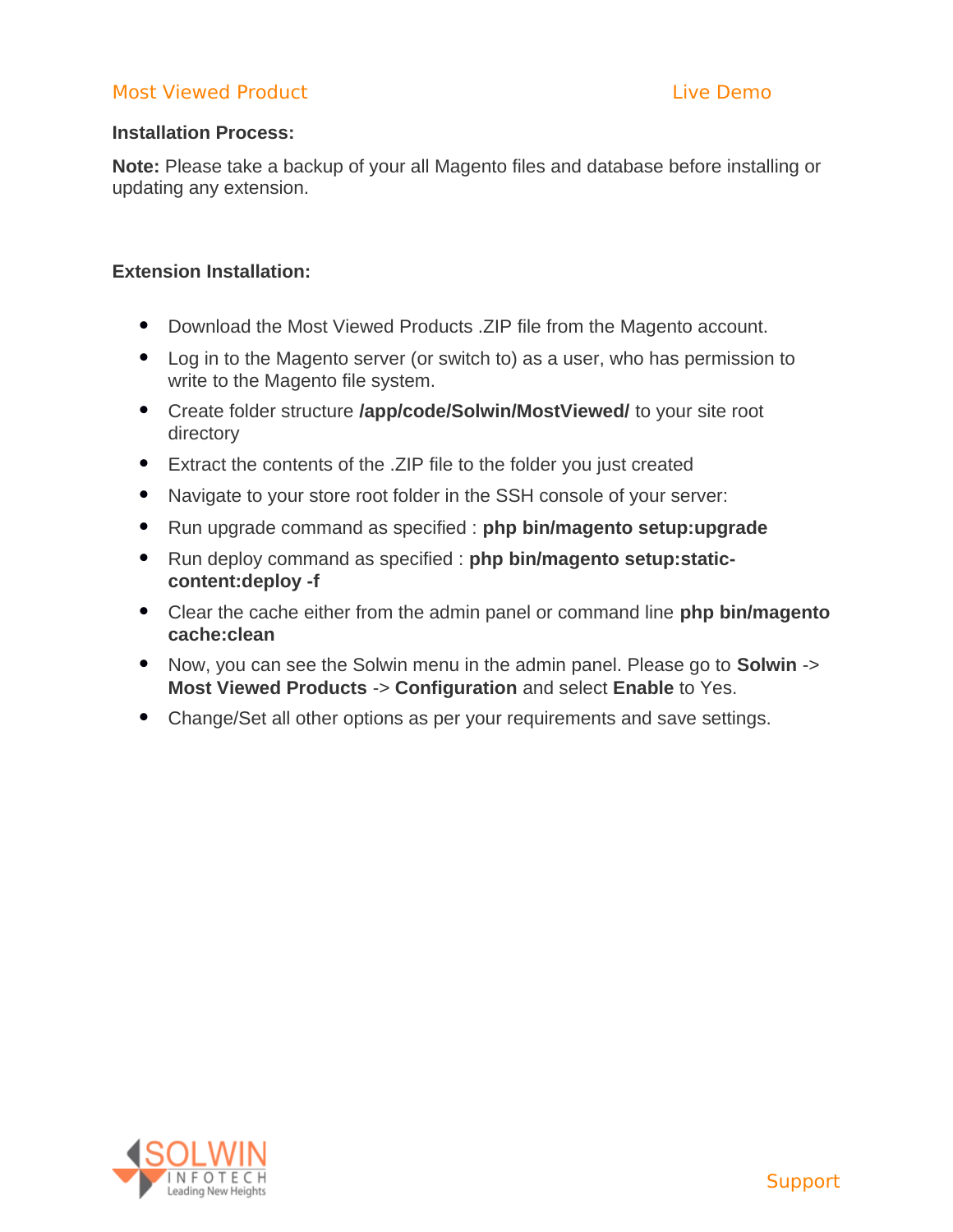# **Overview:**

Most Viewed Product Magento 2 extension helps the store owners to showcase products and drive more of visitor's attention to the Most viewed products. The store owner can manage the number of the product to display from the admin area and also managed for display in a sidebar block. Enhance site content by allowing to display catalog most viewed products.

With the use of Most Viewed Product Magento 2 extension, the store owner can display a specified number of products in a grid layout with thumbnails of products. When the customers view any product, that product will be displayed in a most viewed block. The customer can add this product directly to Cart, Wishlist, or Compare from Most viewed product block .

# **There are three ways to display "Most Viewed Products":**

- 1. As stand-alone Most Viewed Products page.
- 2. As widget-like block that can be inserted anywhere (home page or any cms pages).
- 3. As slider in the left or right sidebar.

# **Key Features:**

The Extension provides the below features:

- Easy to install and manage.
- Comes with a very user-friendly interface.
- Easily manageable from the store admin panel.
- Drive the attention of the website customers/visitors to the products.
- Display customer's last viewed products as a most viewed product. Adds valuable credibility to the store.
- Customers can add this product directly to Cart, Wishlist, or compare.
- As a widget-like block that can be inserted anywhere (mostly used for home page).
- Provides a stand-alone page with the most viewed product list.
- Display the most viewed product in a page sidebar with slider.

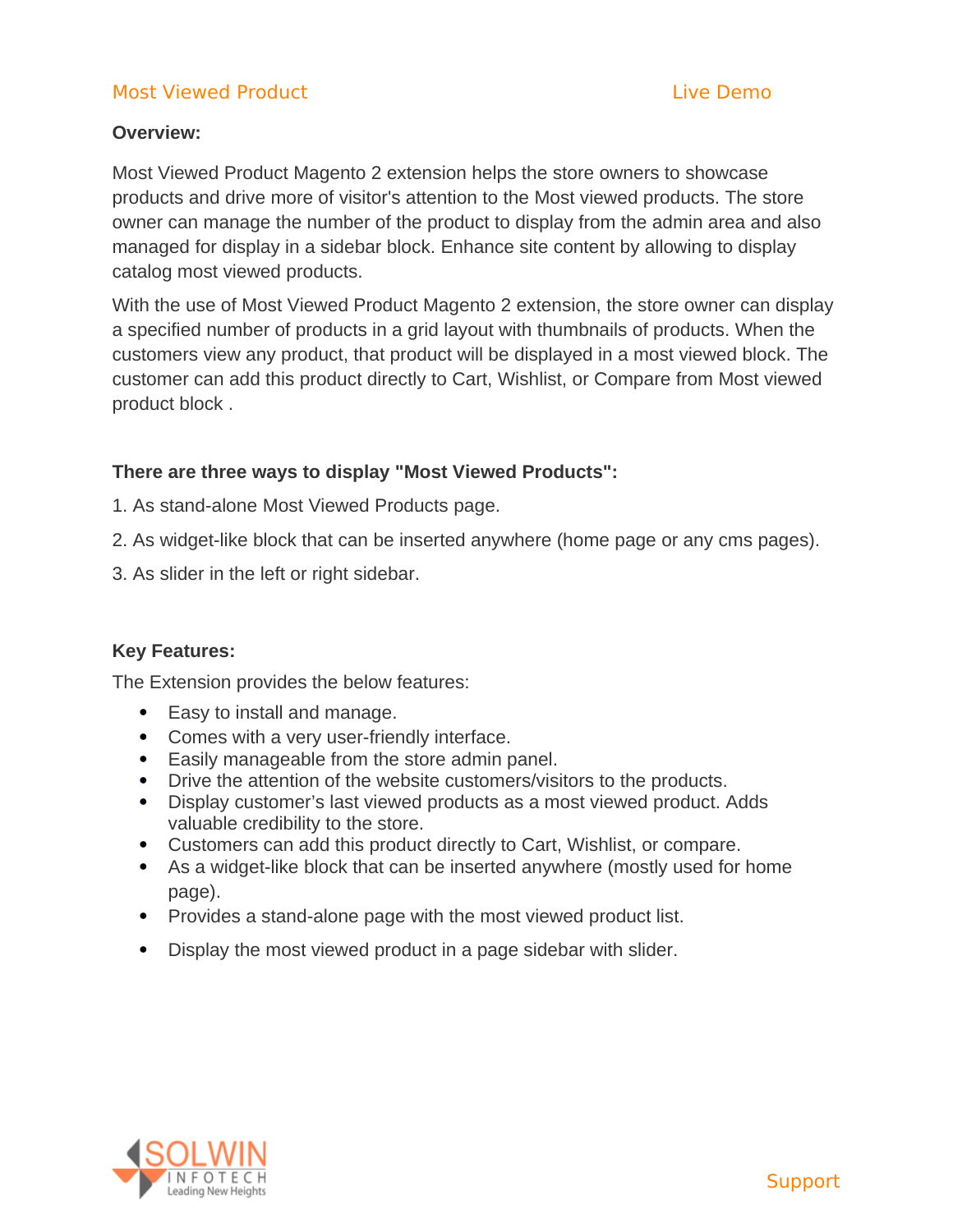# **Admin control panel:**

On the Most viewed Configuration tab, the Most Viewed Product magento 2 extension allows store owners to enable or disable the module from admin. go to **Solwin >> Most Viewed Products >> Configuration**.

# **General Settings:**

| <b>Most Viewed Products</b>                     |                                                                        |                         |  |  |  |
|-------------------------------------------------|------------------------------------------------------------------------|-------------------------|--|--|--|
|                                                 |                                                                        |                         |  |  |  |
| Enable<br>[store view]                          | Yes                                                                    | $\overline{\mathbf{v}}$ |  |  |  |
| <b>Page Title</b><br>[store view]               | Most Viewed                                                            |                         |  |  |  |
| <b>Enable Top Link</b><br>[store view]          | Yes                                                                    | ▼                       |  |  |  |
|                                                 | Yes will display "Most Viewed Product" link in toplinks on frontend    |                         |  |  |  |
| <b>Top Link Text</b><br>[store view]            | <b>Most Viewed</b>                                                     |                         |  |  |  |
| <b>Enable Footer Link</b><br>[store view]       | Yes                                                                    |                         |  |  |  |
|                                                 | Yes will display "Most Viewed Product" link in footerlinks on frontend |                         |  |  |  |
| <b>Footer Link Text</b><br>[store view]         | <b>Most Viewed</b>                                                     |                         |  |  |  |
| <b>Items Per Page</b><br>[store view]           | 8                                                                      |                         |  |  |  |
| Most Viewed Page Dropdown Limit<br>[store view] | 5,10,15                                                                |                         |  |  |  |
|                                                 | Enter positive number separated by comma                               |                         |  |  |  |

- **Enable:** Yes | No**.**
- **Page Title:** Enter title for most viewed product pages.
- **Enable Top Link:** Yes | No.
- **Top Link Text:** Enter title for top link text.
- **Enable Footer Link:** Yes | No.
- **Footer Link Text:** Enter title for footer link text.
- **Items Per Page:** Set numbers of products displayed per page.
- **Most Viewed Page Dropdown Limit:** Set numbers for page drop-down limit.



**[Support](https://support.solwininfotech.com/)**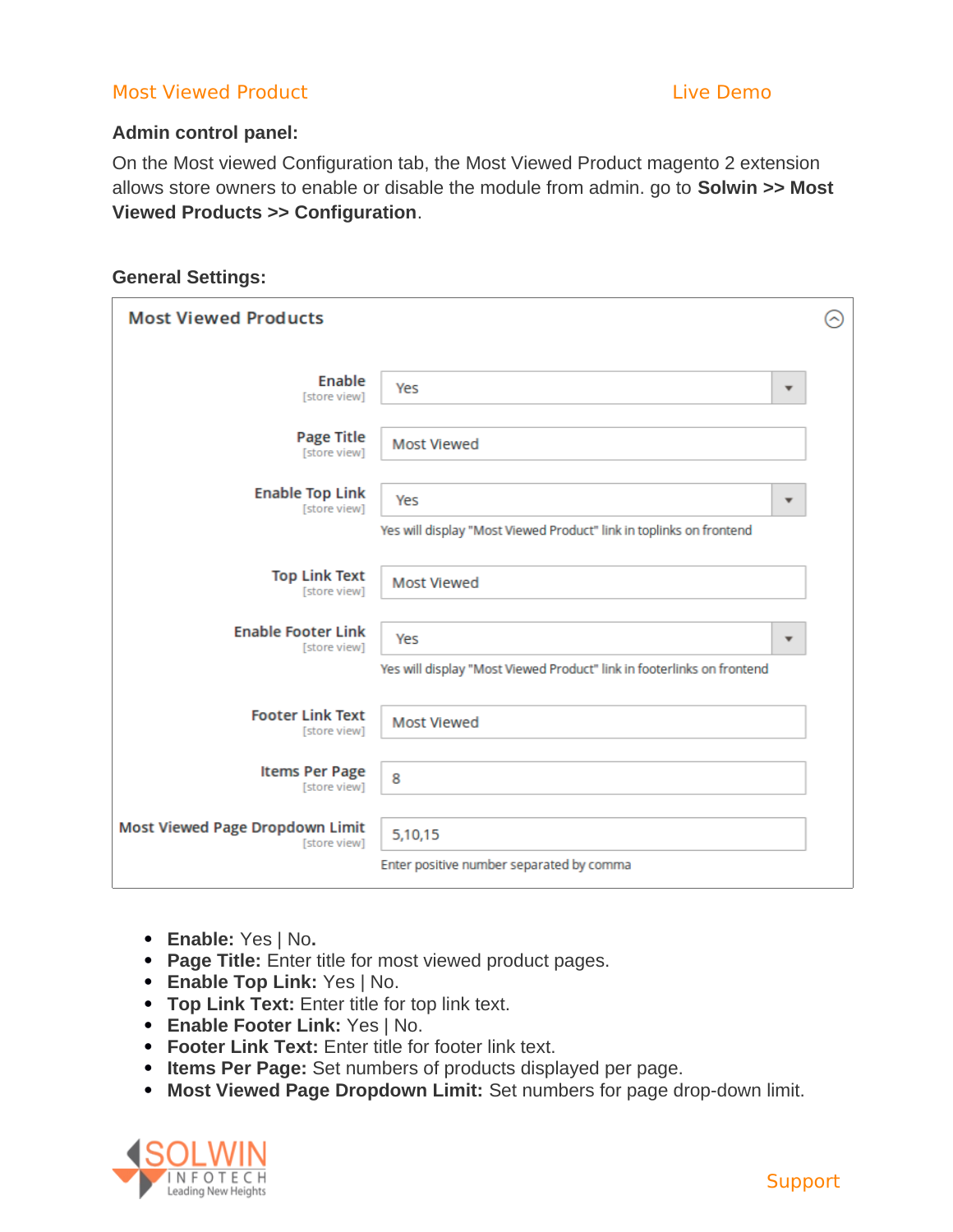$\odot$ 

# **Sidebar Settings:**

| Show In Sidebar<br>[store view] | Yes                                         |
|---------------------------------|---------------------------------------------|
| Title<br>[store view]           | Most Viewed                                 |
|                                 | Set title for sidebar most viewed products. |
| Limit<br>[store view]           | 5                                           |
|                                 | Set limit for sidebar most viewed products. |

- **Show In Sidebar:** Yes | No.
- **Title:** Enter title for most viewed sidebar.
- **Limit:** Set the number of products displayed in the sidebar.

### *Note:*

*For Boost Performance, Magento 2.3.4 or latest release covers below point:*

*Added the ability to disable statistic collecting for the Reports module by default. A new configuration setting (System Configuration > General > Reports > General Options) allows merchants to completely or partially disable Magento Reports.*

*For "Most Viewed products" extension uses products to view statistic details. For this the store admin needs to set Enable Reports and Enable "Product View" Report both options as Yes from Configuration >> General >> Reports >> General Options, Once the setting is enabled and after that, all the products that will be viewed in the front end will be a showcase as most viewed products in Most Viewed Product Page.*

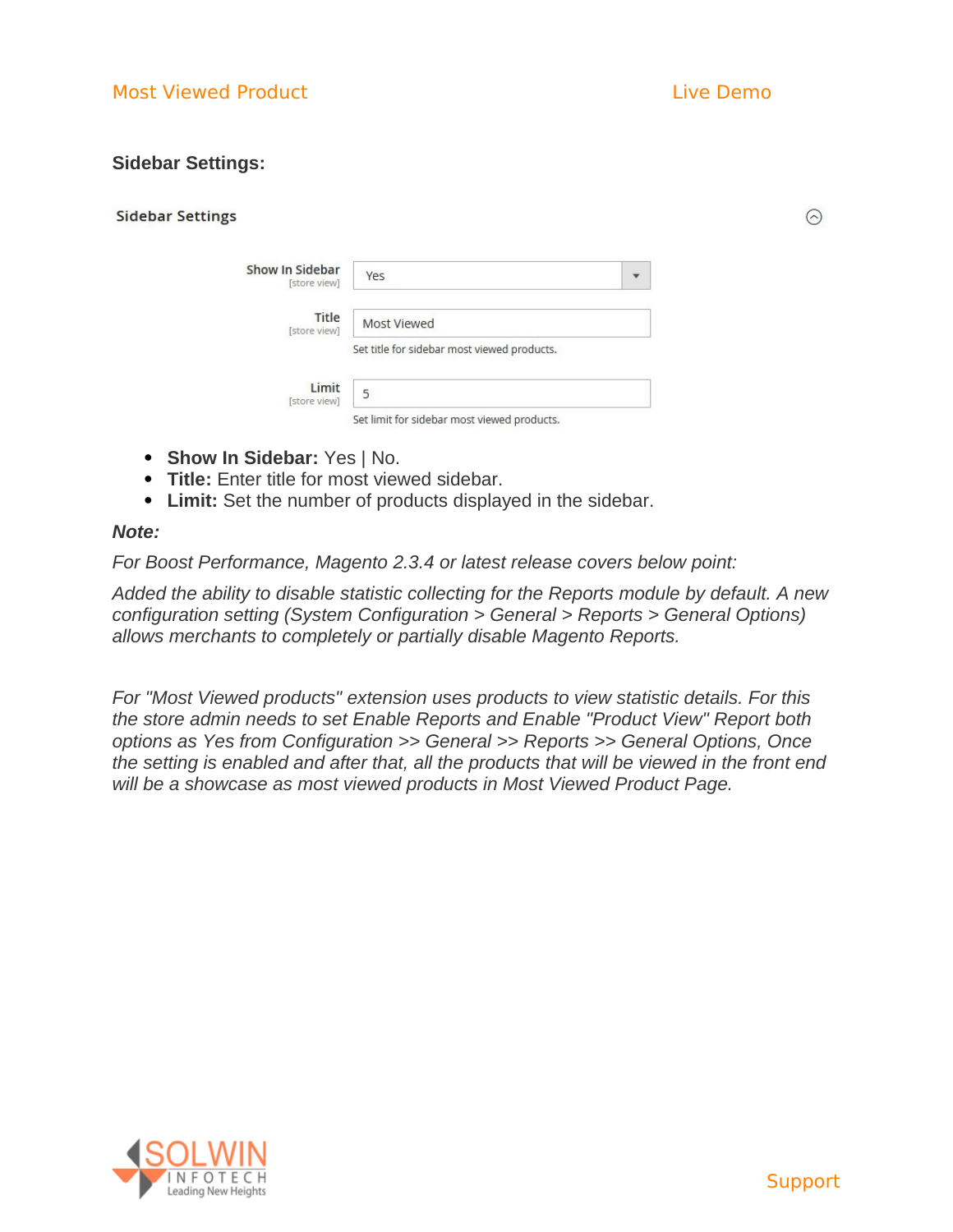| <b>GENERAL</b><br>$\boldsymbol{\wedge}$     | Dashboard                                                                                                                                                             | $\odot$ |
|---------------------------------------------|-----------------------------------------------------------------------------------------------------------------------------------------------------------------------|---------|
| General                                     | <b>General Options</b>                                                                                                                                                | ଚ       |
| Web                                         | <b>Enable Reports</b><br>Yes<br>$\blacktriangledown$<br>[global]                                                                                                      |         |
| <b>Currency Setup</b>                       | If disabled, all report events will be disabled<br><b>Enable "Product View" Report</b>                                                                                |         |
| <b>Store Email Addresses</b>                | Yes<br>$\blacktriangledown$<br>[global]<br>If enabled, will collect statistic of viewed product pages                                                                 |         |
| Contacts                                    | Enable "Send Product Link To Friend"<br><b>No</b><br>$\blacktriangledown$<br>Report<br>If enabled, will collect statistic of product links sent to friend<br>[global] |         |
| <b>Reports</b>                              | Enable "Add Product To Compare List"<br><b>No</b><br>$\blacktriangledown$                                                                                             |         |
| <b>Content Management</b>                   | Report<br>[global]<br>If enabled, will collect statistic of products added to Compare List                                                                            |         |
| New Relic Reporting                         | Enable "Product Added To Cart" Report<br>No<br>$\blacktriangledown$<br>[global]<br>If enabled, will collect statistic of products added to Cart                       |         |
| <b>Advanced Reporting</b>                   | Enable "Product Added To WishList" Report<br><b>No</b><br>$\blacktriangledown$<br>[global]                                                                            |         |
| $\checkmark$<br>$\frac{1}{\sqrt{2}}$ SOLWIN | If enabled, will collect statistic of products added to WishList<br>Enable "Share WishList" Report                                                                    |         |
| <b>CATALOG</b><br>$\checkmark$              | No<br>$\blacktriangledown$<br>[global]<br>If enabled, will collect statistic of shared WishLists                                                                      |         |



# [Support](https://support.solwininfotech.com/)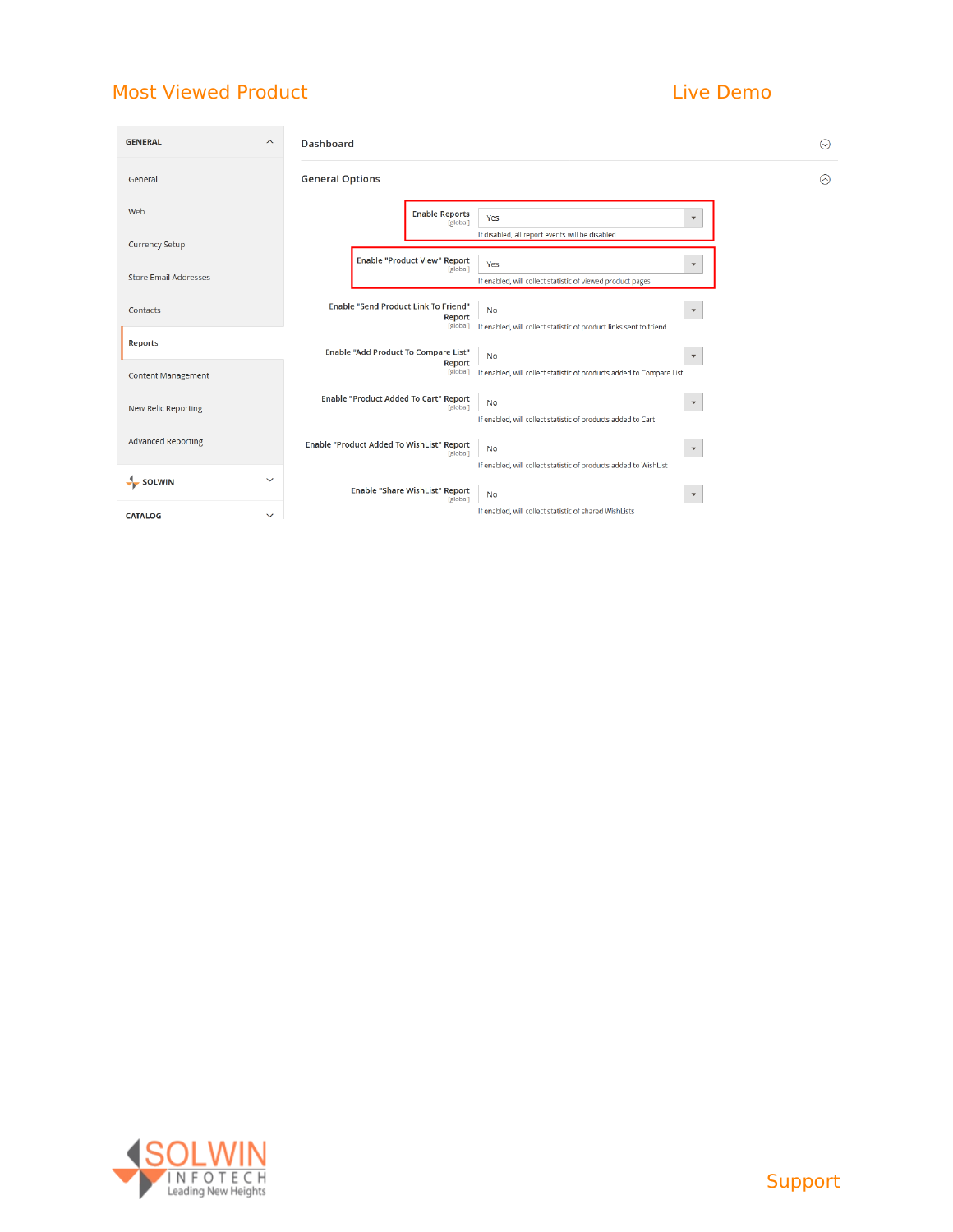$\times$ 

# **Solwin - Most Viewed Product widget**

1. Click on **Content >> Pages**.

2. Click on the "Add New Page" button and create a new page or open the existing page.

3. Go to the "Content" section and click on the "Insert Widget..." tab.

**Insert Widget** 

|                                             |                                                                                                | Cancel | <b>Insert Widget</b> |
|---------------------------------------------|------------------------------------------------------------------------------------------------|--------|----------------------|
| Widget Type *                               | Solwin - Most Viewed Product<br>$\overline{\mathbf{v}}$<br>Solwin - Most Viewed Product Widget |        |                      |
| <b>Widget Options</b>                       |                                                                                                |        |                      |
| Title $\star$                               | <b>Most View Product</b><br>Widget Title                                                       |        |                      |
| <b>Most Viewed Product</b><br>Limit $\star$ | 9<br>Enter a positive digit.                                                                   |        |                      |
| Display Items in Slider<br>Row $*$          | 5<br>Enter a positive digit.                                                                   |        |                      |

- **Widget Type:** Select widget type "Solwin Most Viewed Product".
- **Title:** Enter title for widget section.
- **Most Viewed Product Limit:** Set numbers of products displayed in the widget.
- **Display Items in Slider Row:** Set numbers of products displayed in the slider.

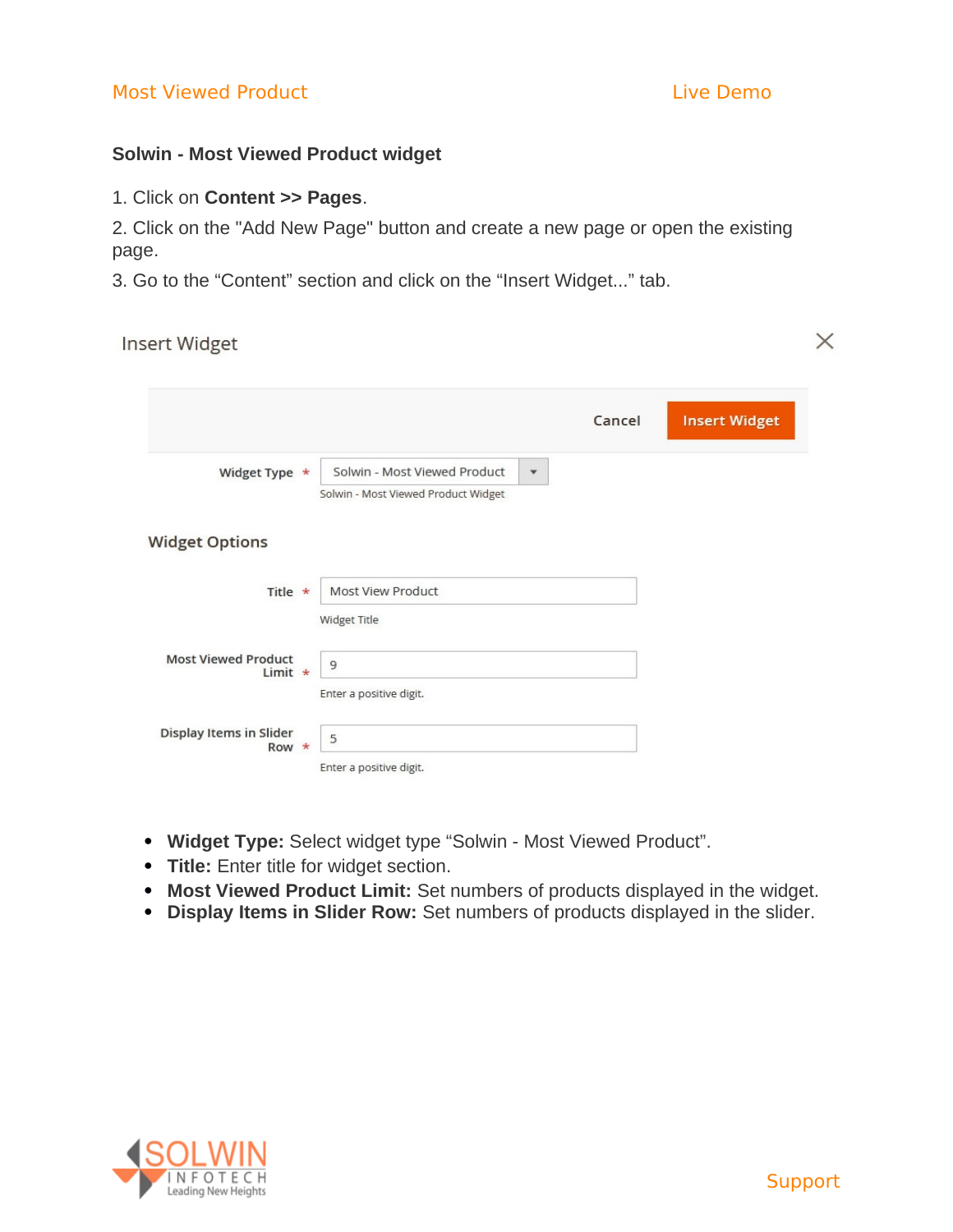# Most Viewed Product No. 2008 - Contract Most Viewed Product

# **Customer View:**

On the front end, customers can view the **Most Viewed Products** list as a stand-alone page and also in the sidebar with slider.



Items 1 to 8 of 9 total  $\begin{array}{|c|c|c|c|}\n\hline\n1 & 2 & \rightarrow \end{array}$ 

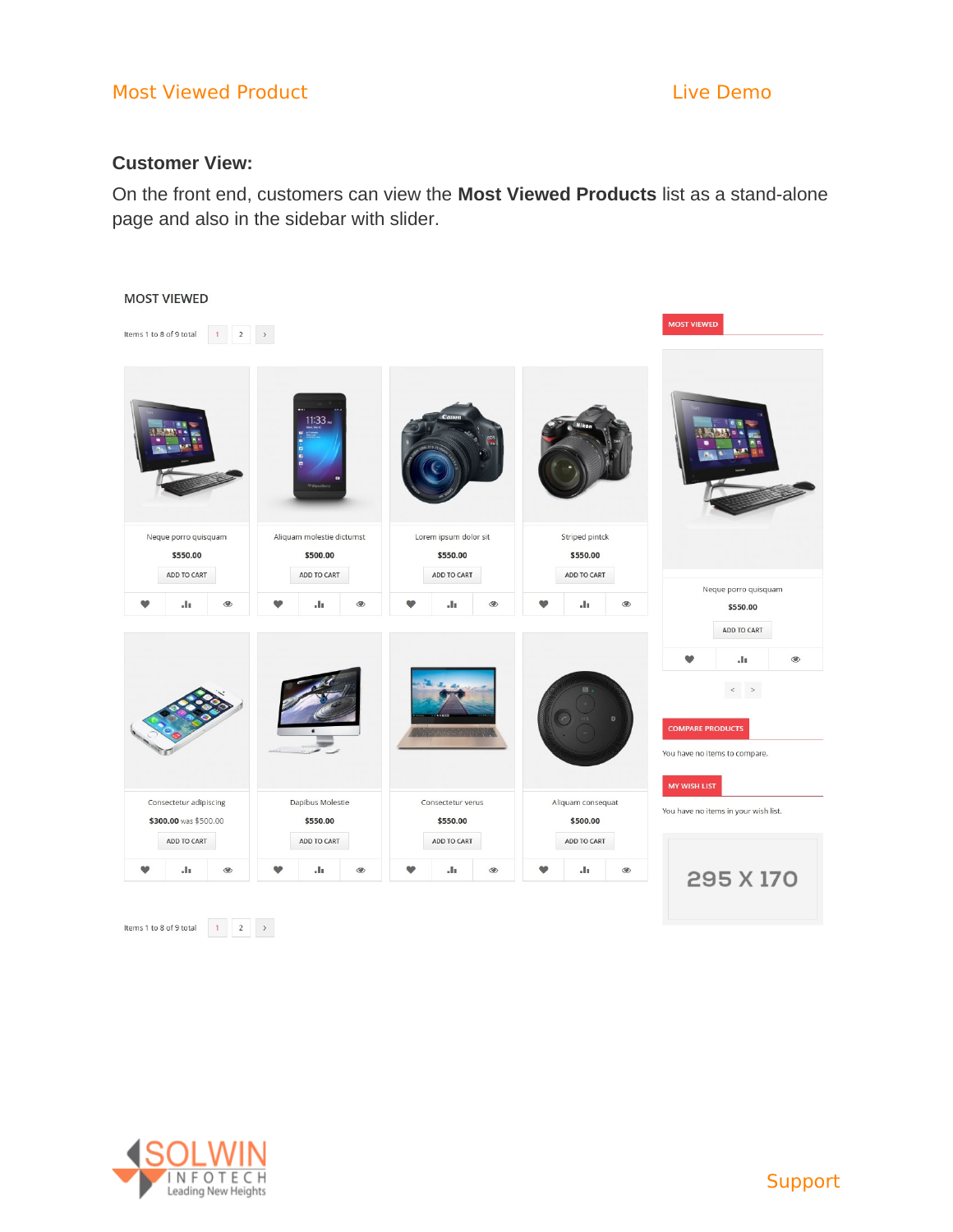Customers can view the **Most Viewed Products** slider on the home page or any CMS page like

| <b>HOME</b>      | <b>COMPUTER</b>      | <b>SMART PHONE</b> | <b>CAMERA</b>             | <b>ACCESSORIES</b> | <b>LAPTOP</b><br>$\mathsf{TV}$ |   |                    |           |                        |  |
|------------------|----------------------|--------------------|---------------------------|--------------------|--------------------------------|---|--------------------|-----------|------------------------|--|
| <b>MOST VIEW</b> |                      |                    |                           |                    |                                |   |                    |           |                        |  |
|                  |                      |                    | $11.33 -$                 |                    |                                |   |                    |           | <b>Trip ProBusik M</b> |  |
|                  | Neque porro quisquam |                    | Aliquam molestie dictumst |                    | Consectetur adipiscing         |   | Dapibus Molestie   |           | Consectetur verus      |  |
|                  | \$550.00             |                    | \$500.00                  |                    | \$300.00 was \$500.00          |   | \$550.00           |           | \$450.00 was \$550.00  |  |
|                  | <b>ADD TO CART</b>   |                    | <b>ADD TO CART</b>        |                    | <b>ADD TO CART</b>             |   | <b>ADD TO CART</b> |           | <b>ADD TO CART</b>     |  |
| $\bullet$        | ala.                 | v                  | ala.                      | v                  | ala.                           | v | ah.                | $\bullet$ | ala.                   |  |
|                  |                      |                    |                           |                    |                                |   |                    |           |                        |  |
|                  |                      |                    |                           |                    | $\langle \rangle$              |   |                    |           |                        |  |